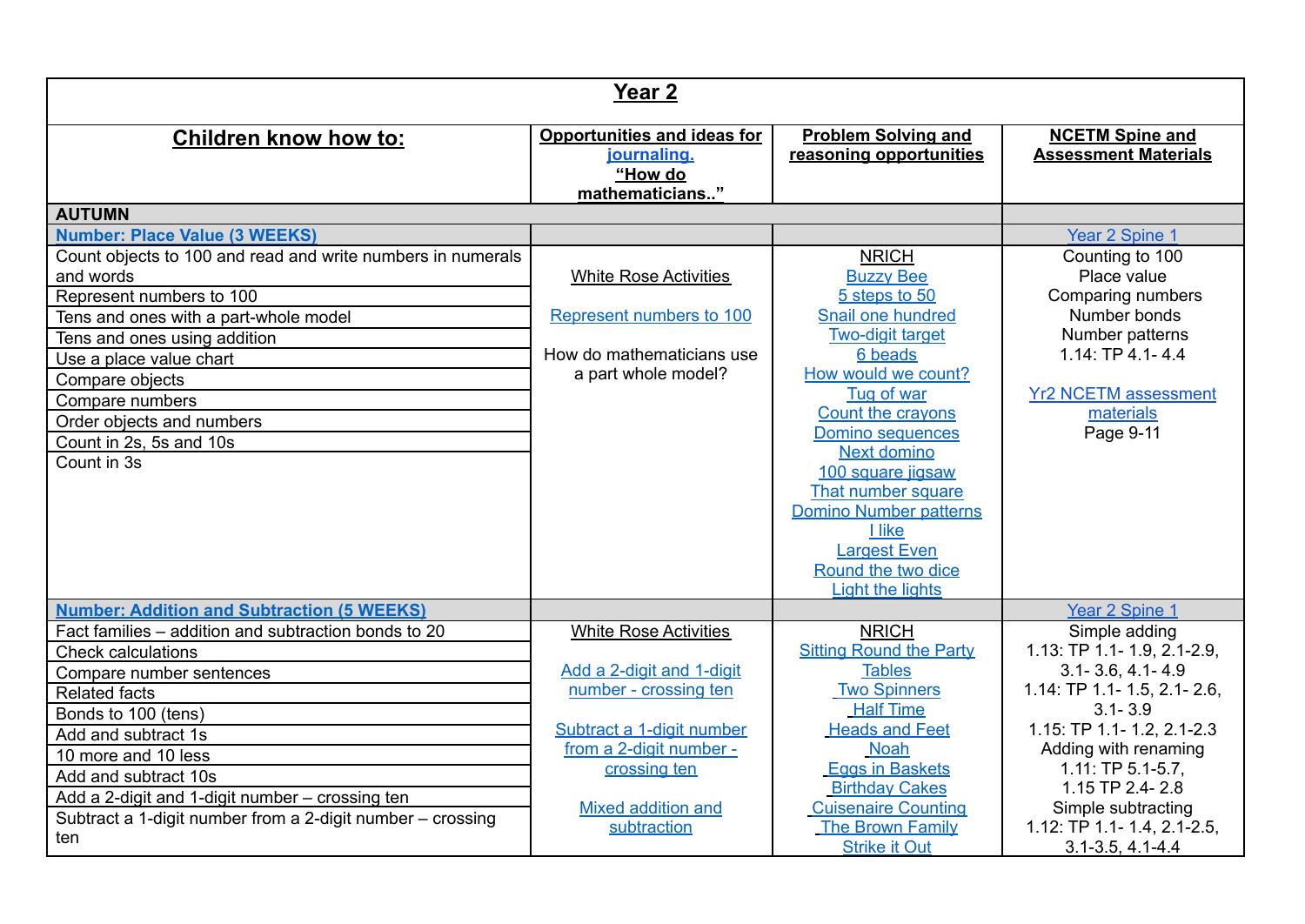| Add two 2-digit numbers – not crossing ten – add ones and<br>add tens<br>Add two 2-digit numbers - crossing ten - add ones and add<br>tens<br>Subtract a 2-digit number from a 2-digit number - not<br>crossing ten<br>Subtract a 2-digit number from a 2-digit number - crossing<br>ten - subtract ones and ten<br>Bonds to 100 (tens and ones)<br>Add three 1-digit numbers | How do mathematicians add?<br>How do mathematicians add<br>three 1 digit numbers? | <b>Number Round Up</b><br>4 Dom<br><b>Cuisenaire Environment</b><br><b>Unit Differences</b><br><b>Dicey Addition</b><br><b>Number Balance</b><br><b>Jumping Squares</b><br><b>Always, Sometimes or</b><br>Never? KS1<br>The Add and Take-away<br>Path<br><b>How Many?</b><br>What Was in the Box?<br>Doing and Undoing<br><b>Secret Number</b> | 1.13: TP 1.1- 1.9, 2.1-2.9,<br>$3.1 - 3.6, 4.1 - 4.9$<br>1.14: TP 1.1- 1.5, 2.1- 2.6,<br>$3.1 - 3.9$<br>1.16: TP 1.1-1.3, 2.1-2.5<br>Subtracting with renaming<br>$1.11: 6.1 - 6.8$<br>1.16: 2.6-2.9<br>Addition of three numbers<br>1.11: TP: 6.1-6.3, 2.1-2.5,<br>$3.1 - 3.4, 4.1 - 4.10$<br><b>Yr2 NCETM assessment</b><br>materials<br>Page 12-15 |
|-------------------------------------------------------------------------------------------------------------------------------------------------------------------------------------------------------------------------------------------------------------------------------------------------------------------------------------------------------------------------------|-----------------------------------------------------------------------------------|------------------------------------------------------------------------------------------------------------------------------------------------------------------------------------------------------------------------------------------------------------------------------------------------------------------------------------------------|-------------------------------------------------------------------------------------------------------------------------------------------------------------------------------------------------------------------------------------------------------------------------------------------------------------------------------------------------------|
|                                                                                                                                                                                                                                                                                                                                                                               |                                                                                   |                                                                                                                                                                                                                                                                                                                                                |                                                                                                                                                                                                                                                                                                                                                       |
| <b>Measurement: Time (1 WEEK)</b>                                                                                                                                                                                                                                                                                                                                             |                                                                                   |                                                                                                                                                                                                                                                                                                                                                |                                                                                                                                                                                                                                                                                                                                                       |
| O'clock and half past                                                                                                                                                                                                                                                                                                                                                         | How do mathematicians tell                                                        | <b>NRICH</b>                                                                                                                                                                                                                                                                                                                                   |                                                                                                                                                                                                                                                                                                                                                       |
| Quarter past and quarter to                                                                                                                                                                                                                                                                                                                                                   | the time?                                                                         | Order, order<br>Stop the clock                                                                                                                                                                                                                                                                                                                 |                                                                                                                                                                                                                                                                                                                                                       |
| Telling time to 5 minutes<br><b>Measurement: Money (2 WEEKS)</b>                                                                                                                                                                                                                                                                                                              |                                                                                   |                                                                                                                                                                                                                                                                                                                                                |                                                                                                                                                                                                                                                                                                                                                       |
| Count money - pence                                                                                                                                                                                                                                                                                                                                                           |                                                                                   | <b>NRICH</b>                                                                                                                                                                                                                                                                                                                                   |                                                                                                                                                                                                                                                                                                                                                       |
| Count money – pounds (notes and coins)                                                                                                                                                                                                                                                                                                                                        | How do mathematicians                                                             | <b>Five coins</b>                                                                                                                                                                                                                                                                                                                              | <b>Yr2 NCETM assessment</b>                                                                                                                                                                                                                                                                                                                           |
| Count money - notes and coins                                                                                                                                                                                                                                                                                                                                                 | count money?                                                                      | <b>Money bags</b>                                                                                                                                                                                                                                                                                                                              | materials                                                                                                                                                                                                                                                                                                                                             |
| Select money                                                                                                                                                                                                                                                                                                                                                                  |                                                                                   | The puzzling sweetshop                                                                                                                                                                                                                                                                                                                         | Page 23-26                                                                                                                                                                                                                                                                                                                                            |
| Make the same amount                                                                                                                                                                                                                                                                                                                                                          | How do mathematicians give                                                        |                                                                                                                                                                                                                                                                                                                                                |                                                                                                                                                                                                                                                                                                                                                       |
| Compare money                                                                                                                                                                                                                                                                                                                                                                 | the correct change?                                                               |                                                                                                                                                                                                                                                                                                                                                |                                                                                                                                                                                                                                                                                                                                                       |
| Find the total                                                                                                                                                                                                                                                                                                                                                                |                                                                                   |                                                                                                                                                                                                                                                                                                                                                |                                                                                                                                                                                                                                                                                                                                                       |
| Find the difference                                                                                                                                                                                                                                                                                                                                                           |                                                                                   |                                                                                                                                                                                                                                                                                                                                                |                                                                                                                                                                                                                                                                                                                                                       |
| Find change                                                                                                                                                                                                                                                                                                                                                                   |                                                                                   |                                                                                                                                                                                                                                                                                                                                                |                                                                                                                                                                                                                                                                                                                                                       |
| Two-step problems                                                                                                                                                                                                                                                                                                                                                             |                                                                                   |                                                                                                                                                                                                                                                                                                                                                |                                                                                                                                                                                                                                                                                                                                                       |
|                                                                                                                                                                                                                                                                                                                                                                               |                                                                                   |                                                                                                                                                                                                                                                                                                                                                |                                                                                                                                                                                                                                                                                                                                                       |
| <b>SPRING</b>                                                                                                                                                                                                                                                                                                                                                                 |                                                                                   |                                                                                                                                                                                                                                                                                                                                                |                                                                                                                                                                                                                                                                                                                                                       |
| <b>Number: Multiplication and Division (4 WEEKS)</b>                                                                                                                                                                                                                                                                                                                          |                                                                                   |                                                                                                                                                                                                                                                                                                                                                |                                                                                                                                                                                                                                                                                                                                                       |
| Recognise equal groups                                                                                                                                                                                                                                                                                                                                                        |                                                                                   |                                                                                                                                                                                                                                                                                                                                                |                                                                                                                                                                                                                                                                                                                                                       |
| Make equal groups                                                                                                                                                                                                                                                                                                                                                             |                                                                                   |                                                                                                                                                                                                                                                                                                                                                |                                                                                                                                                                                                                                                                                                                                                       |
| Add equal groups                                                                                                                                                                                                                                                                                                                                                              |                                                                                   |                                                                                                                                                                                                                                                                                                                                                |                                                                                                                                                                                                                                                                                                                                                       |
| Multiplication sentences using the x symbol                                                                                                                                                                                                                                                                                                                                   |                                                                                   |                                                                                                                                                                                                                                                                                                                                                |                                                                                                                                                                                                                                                                                                                                                       |
| Multiplication sentences from pictures                                                                                                                                                                                                                                                                                                                                        |                                                                                   |                                                                                                                                                                                                                                                                                                                                                |                                                                                                                                                                                                                                                                                                                                                       |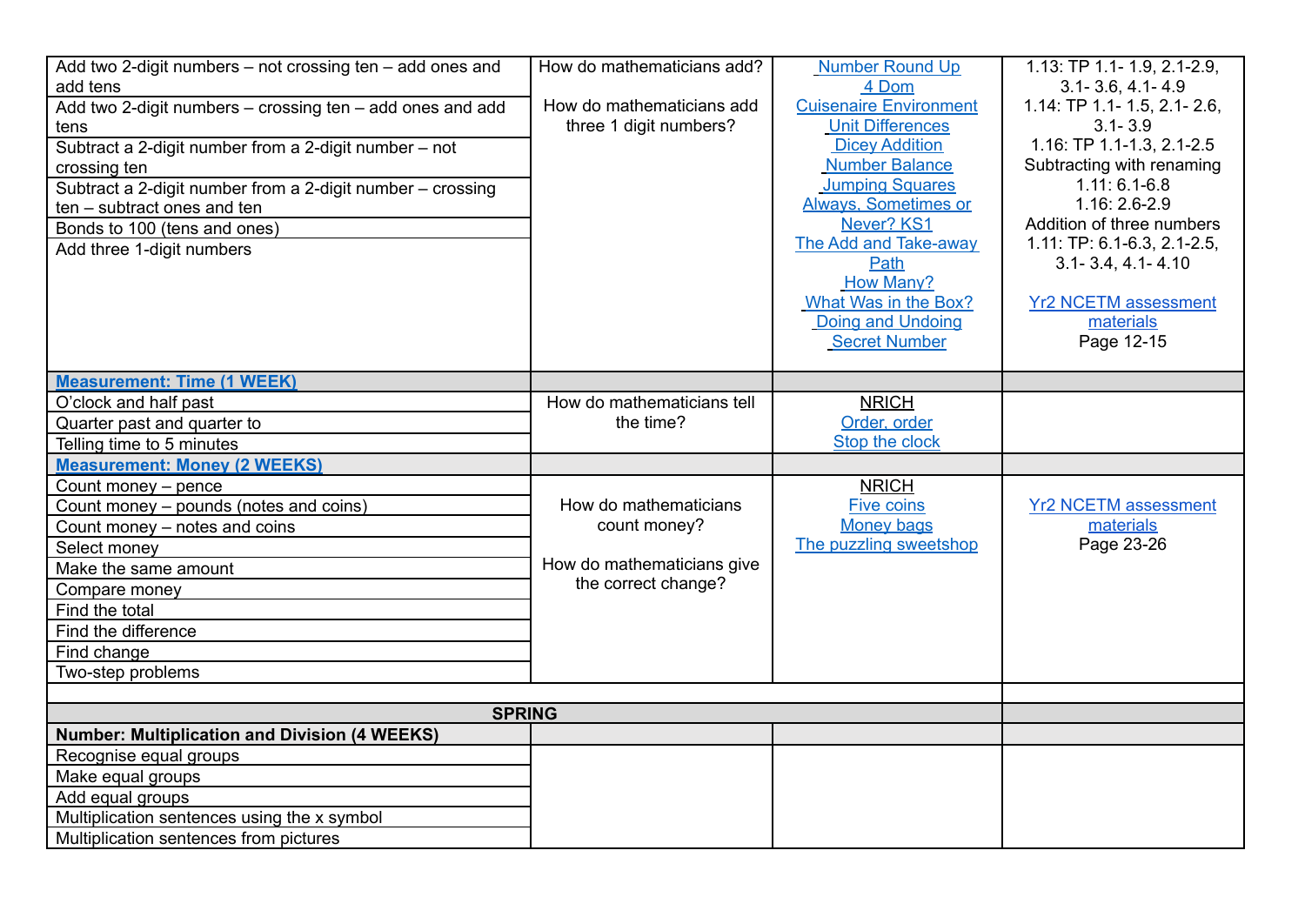| Use arrays                                     |                             |  |
|------------------------------------------------|-----------------------------|--|
| 2 times-table                                  |                             |  |
| 5 times-table                                  |                             |  |
| 10 times-table                                 |                             |  |
| Make equal groups - sharing                    |                             |  |
| Make equal groups - grouping                   |                             |  |
| Divide by 2                                    |                             |  |
| Odd & even numbers                             |                             |  |
| Divide by 5                                    |                             |  |
| Divide by 10                                   |                             |  |
| <b>Measurement: Time (2 WEEKS)</b>             |                             |  |
| O'clock and half past                          | Fraction units added here - |  |
| Quarter past and quarter to                    | change order to make sense  |  |
| Telling time to 5 minutes                      |                             |  |
| Recognise a half                               |                             |  |
| Find a half                                    |                             |  |
| Recognise a quarter                            |                             |  |
| Find a quarter                                 |                             |  |
| <b>Measurement: Length and Height (1 WEEK)</b> |                             |  |
| Measure length (cm)                            |                             |  |
| Measure length (m)                             |                             |  |
| Compare lengths                                |                             |  |
| Order lengths                                  |                             |  |
| Four operations with length                    |                             |  |
| <b>Geometry: Properties of Shape (3 WEEKS)</b> |                             |  |
| Recognise 2-D and 3-D shapes                   |                             |  |
| Count sides on 2-D shapes                      |                             |  |
| Count vertices on 2-D shapes                   |                             |  |
| Draw 2-D shapes                                |                             |  |
| Lines of symmetry                              |                             |  |
| Sort 2-D shapes                                |                             |  |
| Make patterns with 2-D shapes                  |                             |  |
| Count faces on 3-D shapes                      |                             |  |
| Count edges on 3-D shapes                      |                             |  |
| Count vertices on 3-D shapes                   |                             |  |
| Sort 3-D shapes                                |                             |  |
| Make patterns with 3-D shapes                  |                             |  |
| <b>Addition and Subtraction (2 WEEKS)</b>      |                             |  |